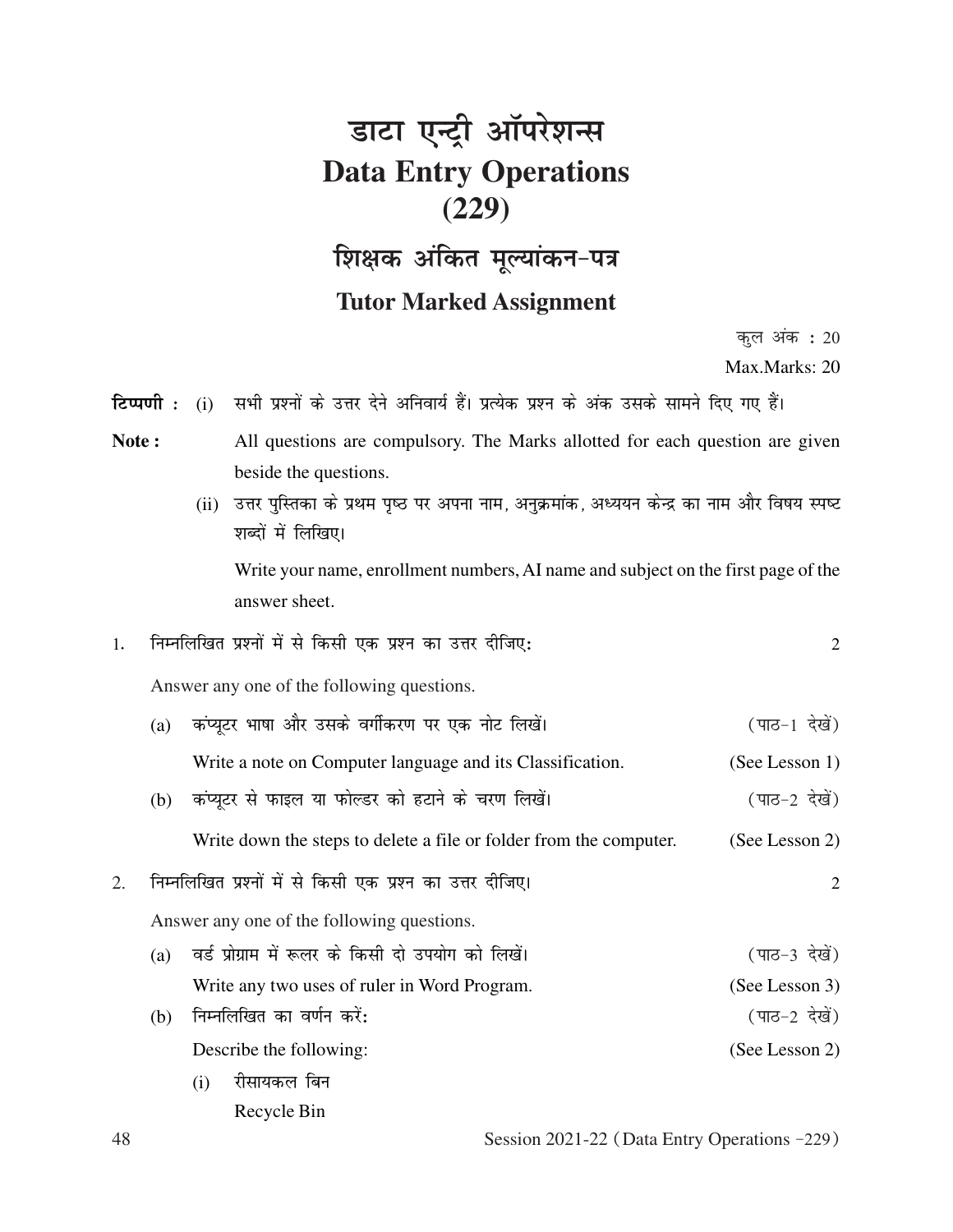(ii) क्विटिंग प्रोग्राम (एक कार्यक्रम छोड़ना)

## Quitting a Programme

| $\overline{3}$ . |                                            | निम्नलिखित प्रश्नों में से किसी एक प्रश्न का उत्तर दीजिए। | $\overline{2}$                                                     |                |  |  |
|------------------|--------------------------------------------|-----------------------------------------------------------|--------------------------------------------------------------------|----------------|--|--|
|                  |                                            | Answer any one of the following questions.                |                                                                    |                |  |  |
|                  | (a)                                        |                                                           | परिभाषित करें: (i) नेविगेटिंगवर्कशीट (ii) सेल और पंक्तियां डालें   | (पाठ-6 देखें)  |  |  |
|                  |                                            |                                                           | Define: (i) Navigating worksheet (ii) Insert cells and rows        | (See Lesson 6) |  |  |
|                  | (b)                                        |                                                           | चयन के लिए शॉर्टकट क्या हैं?                                       | (पाठ-4 देखें)  |  |  |
|                  |                                            |                                                           | What are the shortcuts for selecting.                              | (See Lesson 4) |  |  |
|                  |                                            | (i)                                                       | एक पूरा शब्द                                                       |                |  |  |
|                  |                                            |                                                           | A whole word                                                       |                |  |  |
|                  |                                            | (ii)                                                      | पूरा पैराग्राफ                                                     |                |  |  |
|                  |                                            |                                                           | whole paragraph                                                    |                |  |  |
|                  |                                            | (iii)                                                     | पाठ काटना                                                          |                |  |  |
|                  |                                            |                                                           | Cutting the text                                                   |                |  |  |
|                  |                                            |                                                           | (iv) दस्तावेज मुद्रण                                               |                |  |  |
|                  |                                            |                                                           | Printing the document                                              |                |  |  |
| 4.               |                                            | निम्नलिखित प्रश्नों में से किसी एक प्रश्न का उत्तर दीजिए। | $\overline{4}$                                                     |                |  |  |
|                  |                                            | Answer any one of the following questions.                |                                                                    |                |  |  |
|                  | (a)                                        |                                                           | वर्कबुक के लिए पासवर्ड सेट करने के लिए चरण लिखें।                  | (पाठ-6 देखें)  |  |  |
|                  |                                            |                                                           | Write the steps to Set a password for a Workbook.                  | (See Lesson 6) |  |  |
|                  | (b)                                        |                                                           | चार्ट के किन्ही पांच घटकों को संक्षेप में समझाएं।                  | (पाठ-8 देखें)  |  |  |
|                  |                                            |                                                           | Explain briefly any five components of a chart.                    | (See Lesson 8) |  |  |
| 5.               |                                            | निम्नलिखित प्रश्नों में से किसी एक प्रश्न का उत्तर दीजिए। | 4                                                                  |                |  |  |
|                  | Answer any one of the following questions. |                                                           |                                                                    |                |  |  |
|                  | (a)                                        |                                                           | आगे की स्लाइड्स में तस्वीर को बिंदु (बुलेट) के रूप में कैसे डालें। | (पाठ-9 देखें)  |  |  |
|                  |                                            |                                                           | How do you insert a picture bullets in slides.                     | (See Lesson 9) |  |  |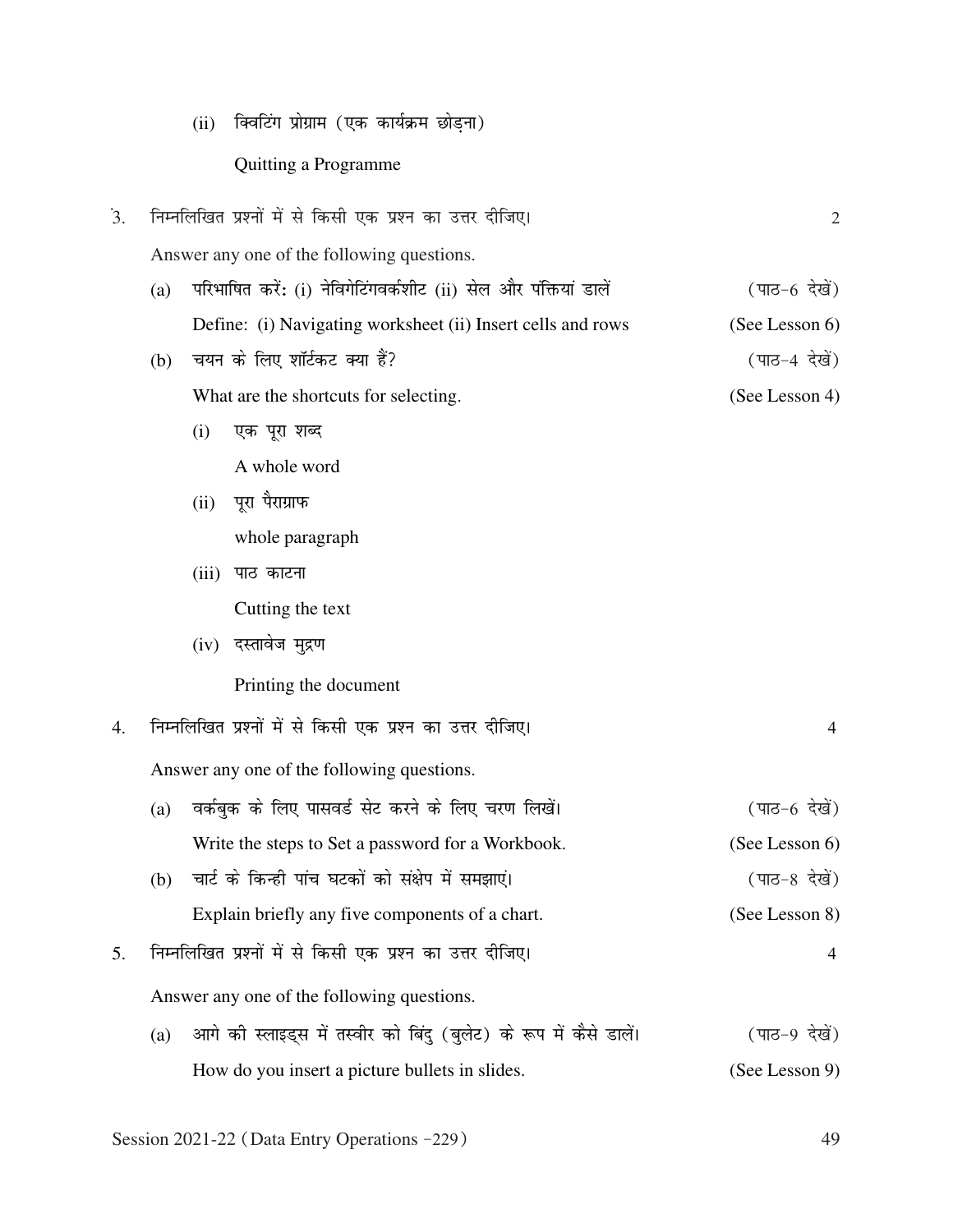(b) 'एबीसी स्कूल' एक इंटर स्कूल प्रतियोगिता का आयोजन कर रहा है। स्कूल की स्टूडेंट कमेटी को इसके लिए ब्रोशर डिजाइन करना होगा। बैनर पर जोड़े जाने वाले निम्नलिखित विकल्प से छात्रों की मदद करें: (पाठ-4 देखें)

"ABC School" is organising an Inter School competition. The Student Committee of the school have to design the brochure for the same. Help the students with the following options to be added on the banner: (See Lesson 4)

(i) डेस्कटोप, पर 'खेल दिवस' नाम के साथ दस्तावेज को सहेजें।

Save the document with the name "Sports Day" on desktop.

(ii) दस्तावेज में पृष्ठ सीमा जोड़ें।

Add the page border to the document.

(iii) पृष्ठ की पृष्ठभूमि में रंग जोडें।

Add colour to background of the page.

(iv) हाशिए को .4 पर सेट करें ।

Set the margins to .4.

(v) इसे सुंदर बनाने के लिए इंटरनेट से आवश्यक छवियों को जोडें।

Add the printable images from the internet to make it beautiful.

6. uhps nh xbZ ifj;kstukvksa esa ls dksbZ ,d ifj;kstuk cukb,A 6

Prepare any one project out of the following projects given below.

(a) एक्सेल शीट बनाएं और निम्नलिखित प्रश्नों का उत्तर दें: (पाठ-8 देखें)

Create an Excel sheet and answer the following questions: (See Lesson 8)

|                | Α                       | B                  | с   | D    | E     |  |  |  |
|----------------|-------------------------|--------------------|-----|------|-------|--|--|--|
|                | <b>ABC Grocery Shop</b> |                    |     |      |       |  |  |  |
| $\overline{2}$ | Sno                     | Item               | Qty | Rate | Total |  |  |  |
| $_{3}$         |                         | Soap               | 23  | 10   |       |  |  |  |
| $\sqrt{4}$     |                         | Detergent          | 24  | 45   |       |  |  |  |
| $\overline{5}$ |                         | <b>Tooth Paste</b> | 8   | 12   |       |  |  |  |
| 6              |                         | Dettol             | 12  | 10   |       |  |  |  |
| $\overline{7}$ |                         | Butter             | 12  | 14   |       |  |  |  |
| $^{\rm 8}$     | 6                       | Refined            | 16  | 10   |       |  |  |  |
| 9              |                         |                    |     |      |       |  |  |  |

(i) जयरोक्त शीट बनाएं और फाइल को सेव करें।

Create the above sheet and save the file.